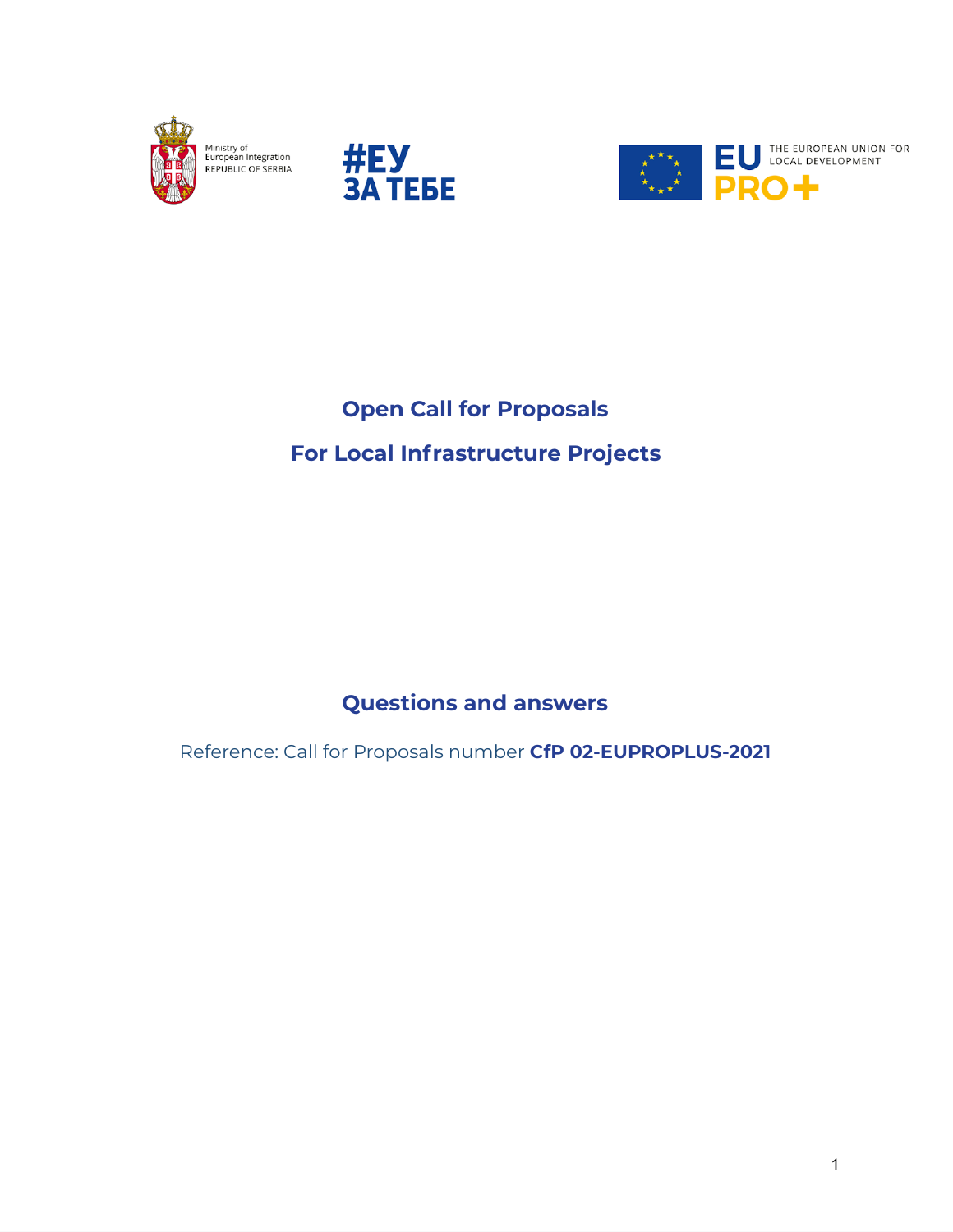

## **Questions and answers**

- 1. **Q:** Can a public procurement procedure be conducted before acceptance of a submitted project proposal? **A:** No.
- 2. **Q:** Can a project proposal be submitted when some of the works on the facility have already been carried out in the previous phase? **A:** Yes, but the project proposal must refer to the final stage of construction and must leave the completed works out of the proposed budget.
- 3. **Q:** Does the co-funding of local self governments appear on each invoice? **A:** No.
- 4. **Q:** Can the participation of the Public Investment Management Office be considered as co-funding? **A:** Yes.
- 5. **Q:** Why is the status of local self-government according to the degree of development the criterion? **A:** The mission of the Programme is to support more balanced economic development and drive for setting such criteria.
- 6. **Q:** According to which Law the public procurement procedure should be conducted? **A:** According to the Law on Public Procurement of the Republic of Serbia.
- 7. **Q:** When will the results of the call be announced? **A:** In accordance with the indicative schedule given in the guidelines for preparing the project proposal.
- 8. **Q:** How can the connection between the project and the strategies be proven? **A:** It is necessary to provide a link with the indication of the page in the document or an excerpt from the document in which the connection with the project is indicated.
- 9. **Q:** Can a project proposal for construction be submitted without a permit? **A:** No.
- 10. **Q:** Can the Regional Development Agencies be partners on multiple projects? **A:** Yes.
- 11. **Q:** Can the project team's costs be considered as eligible?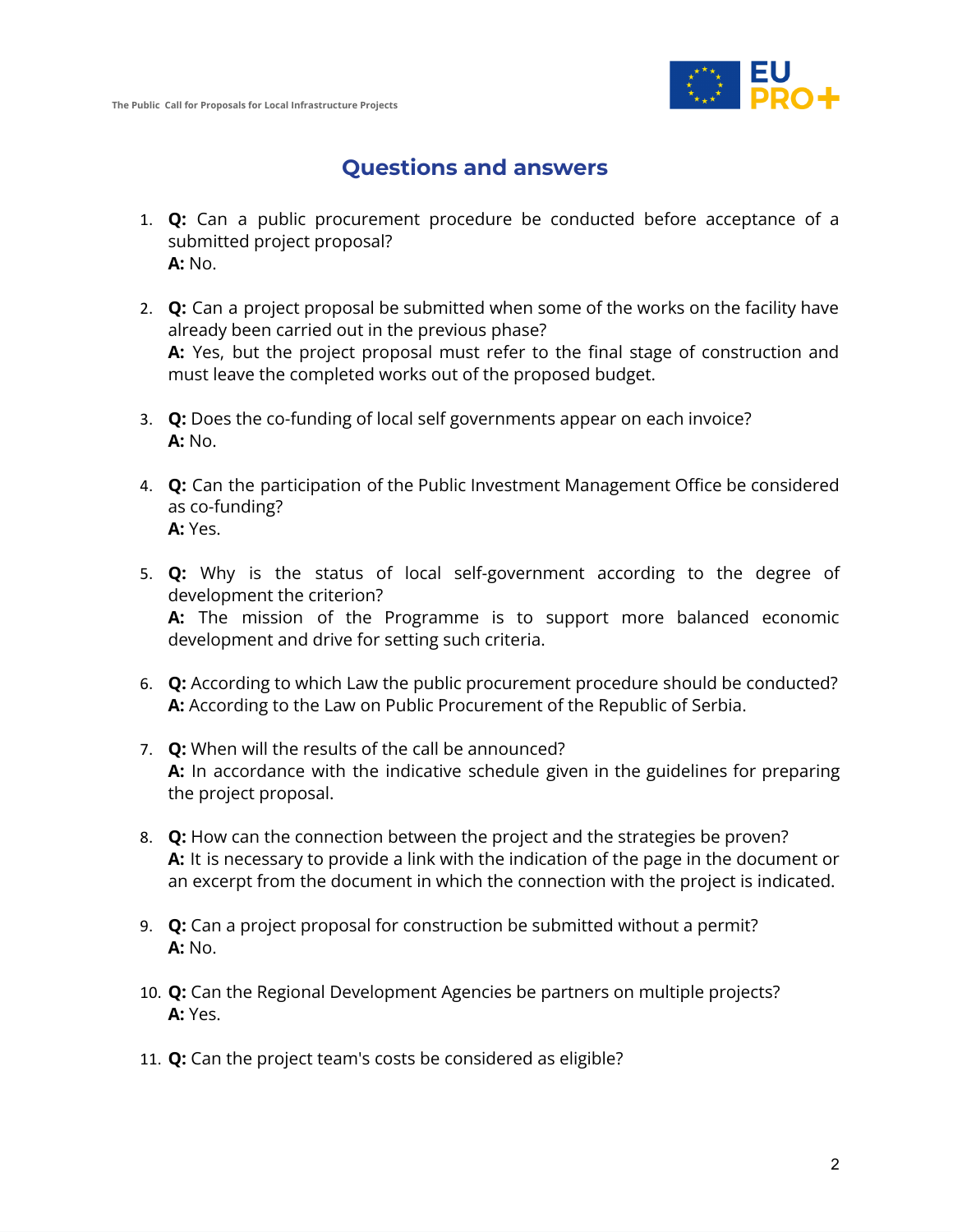

**A:** No, the project budget does not foresee covering of the costs for Human resources. The costs of the partner providing a service could be justified through the budget line reserved for the soft measures.

- 12. **Q:** If a consortium is created with the Regional Development Agency, can the agency's costs be justified? **A:** Only "Soft Activities" that are part of the budget, such as drafting acts and regulations that promote the principle of good governance and contribute to the sustainability of the project, can be funded. These activities can be implemented by LSGs, through the engagement of service providers such as the Regional Development Agency. These costs may not exceed 5% of the total costs.
- 13. **Q:** Is it necessary to appoint a project team when applying? **A:** Yes. In addition the team members should be listed in the application form (Annex A).
- 14. **Q:** Do Good Governance activities have to be presented in the logical matrix? **A:** Yes.
- 15. **Q:** Can local self-government co-funding be bigger than 49%? **A:** Yes. The initiatives of integration of different funding sources are at advantage.
- 16. **Q:** Is the co-funding from local self-government exempt from value added tax? **A:** No.
- 17. **Q:** Does the application have to be in English? **A:** Application forms must be in English, while supporting documents do not have to.
- 18. **Q:** How many applications are allowed? **A:** In case a Local Self-Government (LSG) applies for projects targeting health and/or social protection sectors, the same LSG may submit two project proposals targeting these or other sectors. In case a LSG does not apply for projects targeting health and/or social protection sectors, only one application may be accepted.
- 19. **Q:** Can land purchase be considered as eligible? **A:** No.
- 20. **Q:** Is it possible to apply with the reconstruction project? **A:** Yes.
- 21. **Q:** Can the co-funding from ministries be considered as co-funding? **A:** Yes.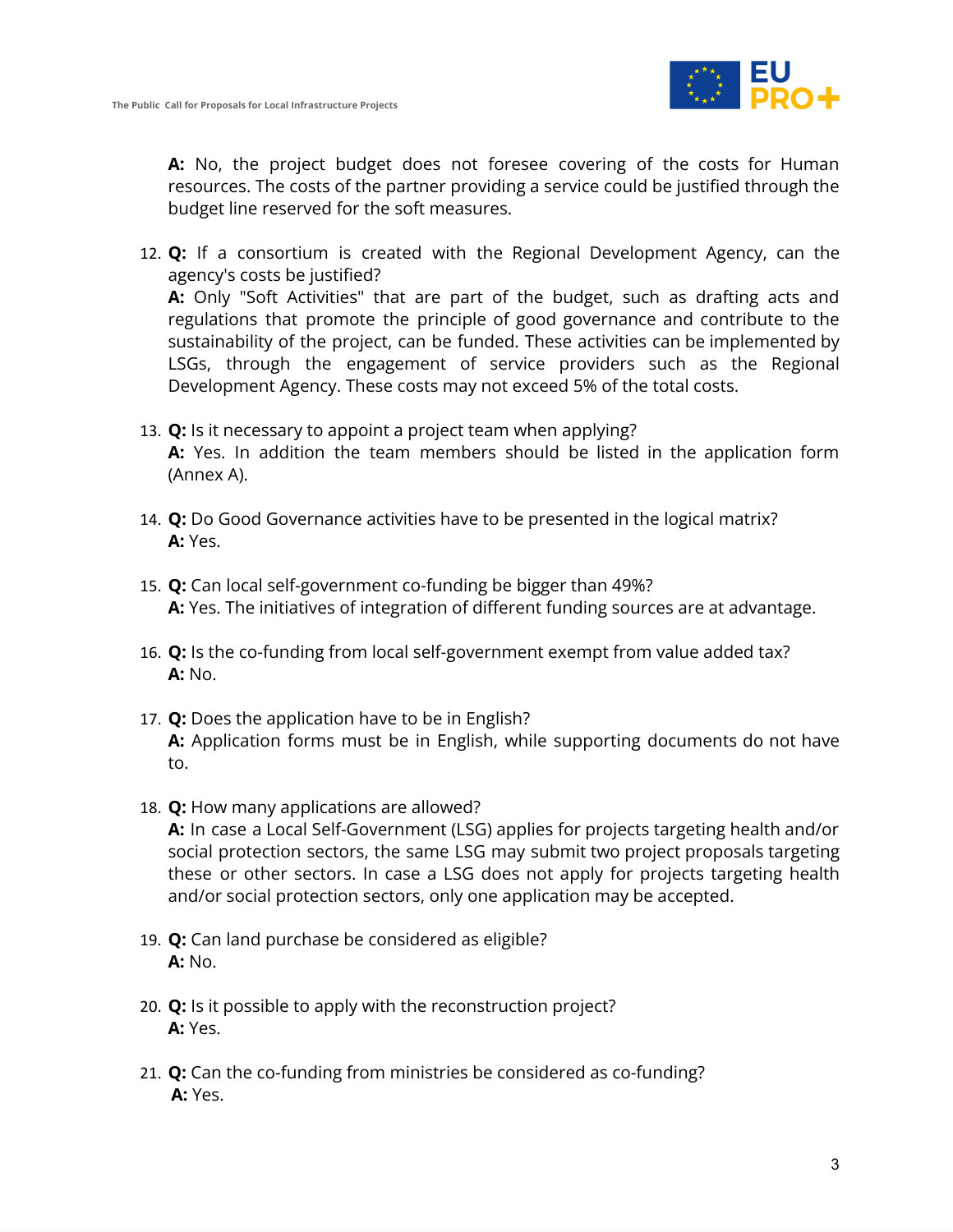

- 22. **Q:** Is it possible to finance the construction of a wastewater treatment plant? **A:** Yes.
- 23. **Q:** Is it necessary in case of infrastructure projects to include the institutions for which project is related as a partner in the project?

**A:** Yes, if the building permit is issued to the institution as the "investor" and to ensure cooperation during the project development.

24. **Q:** What happens to the co-funding ratio if a lower price is achieved through public procurement?

**A:** In that case, the budget has to be revised, the Programme share remains unchanged, while the share of local self-government decreases to the minimum required percentage indicated by public call.

- 25. **Q:** The proof of ownership in the case of linear infrastructure do agreements with owners have to be certified by a notary? **A:** No.
- 26. **Q:** Is there an evaluation criterion for the number of unemployed? **A:** No. There is only a criterion for the degree of development.
- 27. **Q:** Is there a requirement for a FIDIC type of public procurement contract? **A:** No.
- 28. **Q:** Is it possible to get consultations for good governance aspects during development of an application or to get consultations for preparation of application form in general?

**A:** The consultation during the development on soft activities will be available. However, we can not involve in any consultations related to preparation of the proposal which is outside of formal question and answers format.

- 29. **Q:** Can decisions issued under Article 145 of the Law on Planning and Construction be accepted beside the building permit? **A:** Yes.
- 30. **Q:** Can we apply with the same project with which we already applied to the ministry?

**A:** The project can be part of the large funding scheme, but the same activities can not be funded from two different sources.

31. **Q:** Will the reserve list be formed after the first milestone? **A:** Yes.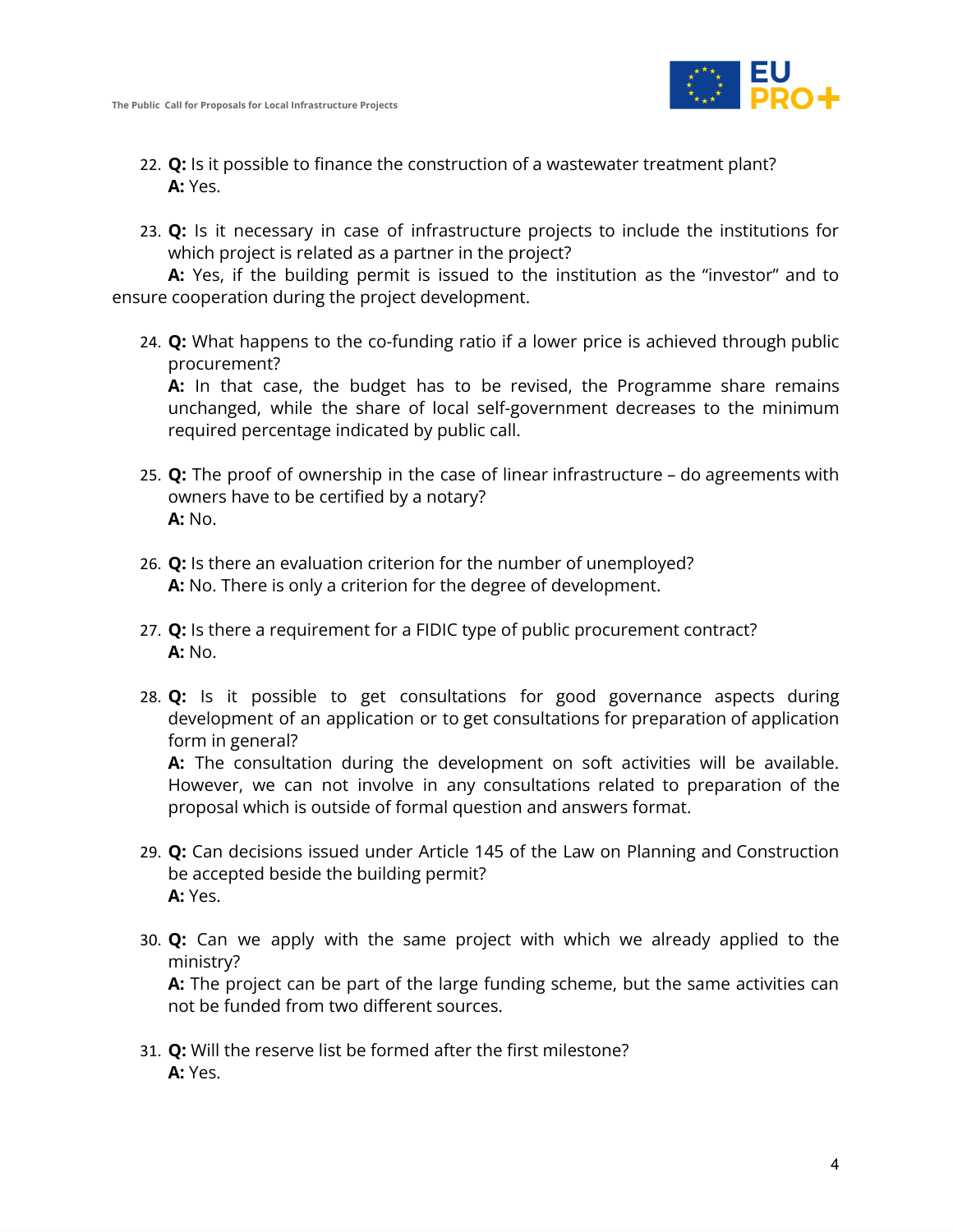

- 32. **Q:** What is the allowed file size for sending the application? **A:** One TB.
- 33. **Q:** If the relevant strategy with the connection to the project proposal expired, is it accepted in this case? **A:** Yes. Unless a new strategy is adopted, the existing one with an expired deadline specified in the document will be considered acceptable.
- 34. **Q:** What proves that team members come from local administration? **A:** Acceptable evidence is the attached systematization of jobs, MA forms and individual contracts.
- 35. **Q:** If all the funds are spent in the first cycle, will there be a second call? **A:** No.
- 36. **Q:** Is procurement of equipment eligible costs? **A:** Yes, costs relating to procurement of equipment should not exceed 50% of the EU contribution for projects targeting health and social services infrastructure or 30% of the EU contribution for all other projects.
- 37. **Q:** Are the reconstructions of administrative buildings (municipalities) eligible projects? **A:** Yes.
- 38. **Q:** Is it mandatory to submit the building permit with the application? **A:** Yes.
- 39. **Q:** Is it mandatory to submit a design for a building permit with the application? **A:** Yes.
- 40. **Q:** Is the building permit valid without a validity stamp? **A:** Yes.
- 41. **Q:** In call for local infrastructure, as part of supporting documentation, the evidence from the property cadastre for the site is required. In case of applying for the construction of a line infrastructure (e.g. atmospheric, fecal sewage, water supply network), is it required that the local self-government must be owner of all land parcels through which such an object passes, or just proof of ownership must be submitted regardless of right holder of land?

**A:** The municipality does not have to own the land for line infrastructure but must submit the consent of the parcel owner with the application. In case a decision of work was issued it is presumed that the legal property rights were transferred to the investor.